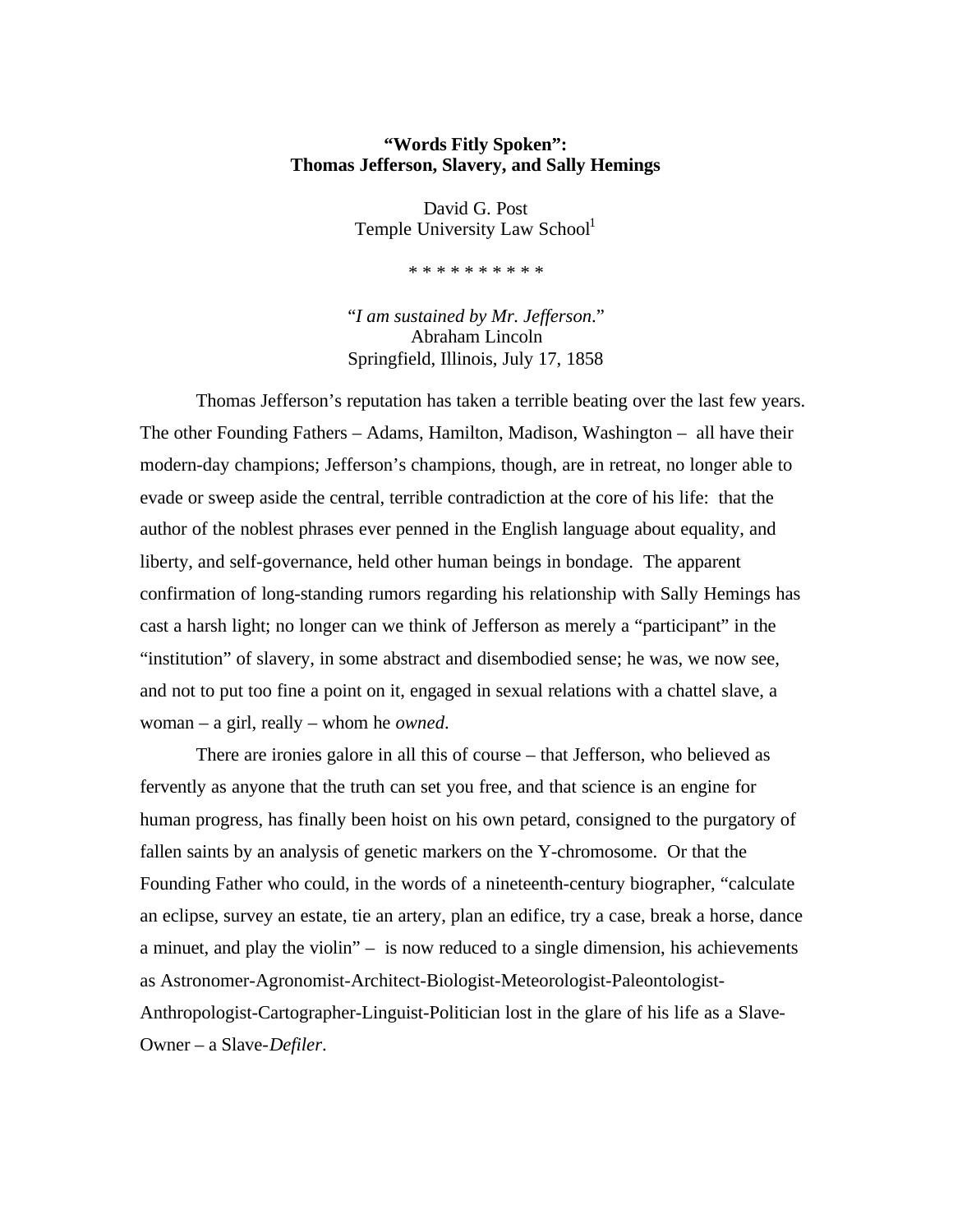But it would be worse than ironic, it would be deeply unfortunate, if we use these revelations to drive the final nail in the Jeffersonian coffin, if we take this as an opportunity to turn our collective back on Jefferson, Jeffersonian ideals, and the Jeffersonian vision. He still has much to teach us. It is something of a cliche to suggest that each generation has to come to terms with Jefferson's Contradiction, but it is nonetheless true, for liberty and slavery are the twin poles of the American experience, and Jefferson embodies them both, *in extremis*. Now that the darkest corner of Jefferson's life has been thrown open to public view, we can look at the entirety of that life, and we can see perhaps more clearly than before – the final irony – that Thomas Jefferson did more to end slavery in the United States than anyone else in American history with the single exception of Abraham Lincoln (who, not coincidentally, took Jefferson as his guiding light).

We need to learn – as Lincoln, and others in the generations before us, learned  $$ how to love Jeffersonian ideals and the Jeffersonian vision (and, perhaps, even Jefferson himself) and to hate slavery. We need to understand the words and the ideas that helped to create a world in which the very notion that one person can "own" another is almost universally viewed as beyond the pale of civilized human behavior. It is, with the cold genetic data staring us in the face, both more difficult, and more important, that we do so. Our ongoing conversation with Jefferson is not, I hope, over; our vision of who we are, and what we can become, becomes smaller and somehow less luxuriant if we declare it to be so.

## \*\*\*\*\*\*\*\*\*\*\*\*\*

*HYPOCRISY*, n. The practice of professing beliefs that one does not hold.

l

Jefferson was no hypocrite when it came to the slavery question – even his most fervent detractors have to admit as much. He loathed slavery – this "great political and moral evil," he called it in the only book he publishedin his lifetime, *Notes on Virginia*. His public and private writings throughout his life make it clear that he held the institution of slavery to be an abomination, its practice immoral and fundamentally inconsistent with his ideas about the natural rights to "life, liberty, and the pursuit of

<sup>&</sup>lt;sup>1</sup> Postd@erols.com. Thanks to Pam Schacherer and Samantha Schmidt for their assistance with some of the research for this article.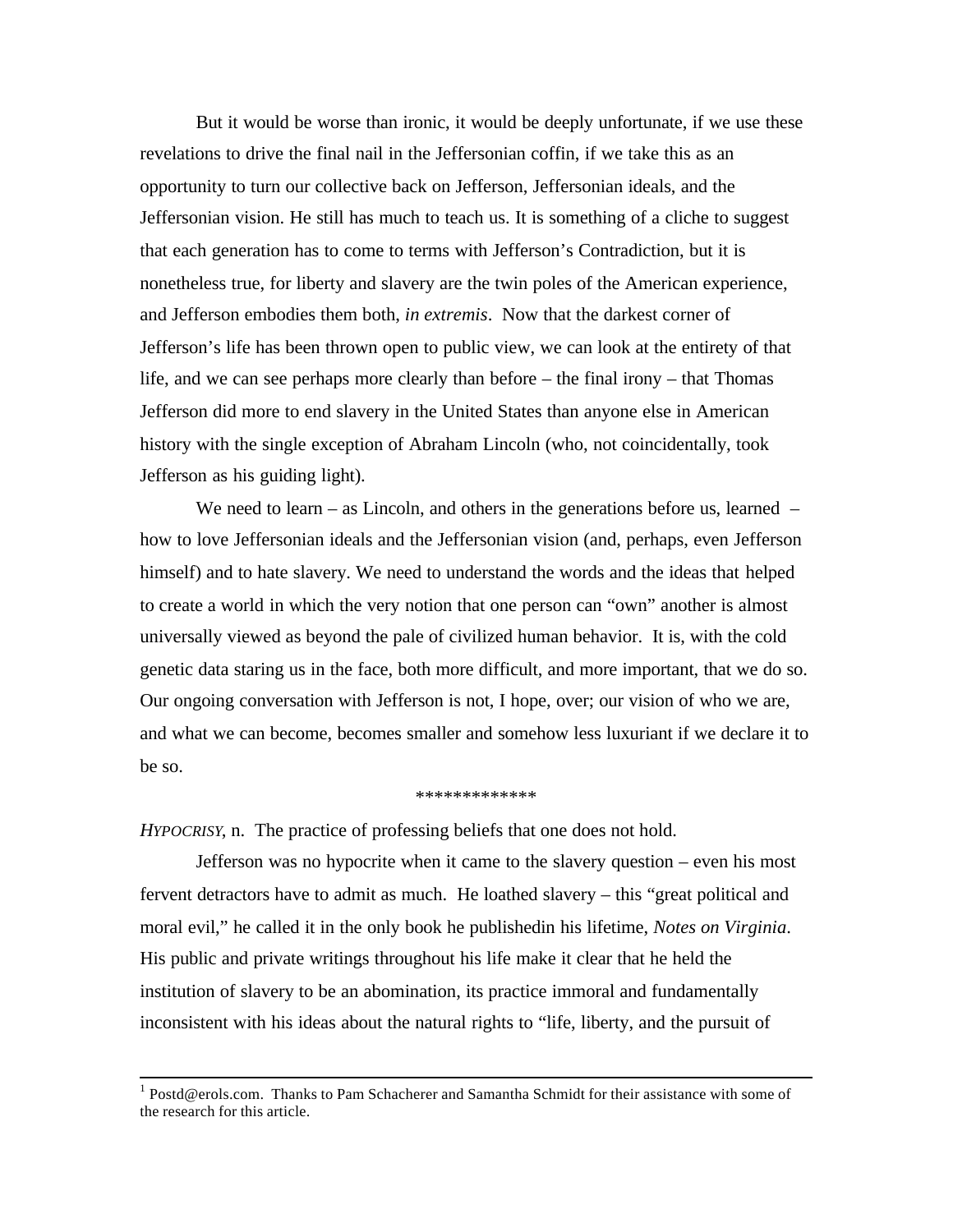happiness." No passages in his incredibly voluminous papers are, historian C. Vann Woodward wrote, "more moving or more poignant" than those denouncing slavery. "What a stupendous, what an incomprehensible, machine is man," he wrote for the entry for "The United States" to be included in Diderot's great *Encycolpedie* in the mid 1780s, "who can endure toil, famine, stripes, imprisonment and death itself in vindication of his *own* liberty, and the next moment be deaf to all those motives whose power supported him through his trial, and inflict on his fellow-men a bondage, one hour of which is fraught with more misery than ages of that which he rose in rebellion to oppose."

"Nothing is more certainly written in the book of fate," he wrote, "than that these people are to be free." (*Autobiography*). The "commerce between master and slave," he wrote in *Notes on Virginia* – is

> "a perpetual exercise of the most unremitting despotism on the one part, and degrading submissions on the other. Our children see this, and learn to imitate it; for man is an imitative animal. . . . The parent storms, the child looks on, catches the lineaments of wrath, puts on the same airs in the circle of smaller slaves, gives a loose to his worst of passions, and thus nursed, educated, and daily exercised in tyranny, cannot but be stamped by it with odious peculiarities. The man must be a prodigy who can retain his manners and morals undepraved by such circumstances."

It was the most vile form of injustice, and he knew it; from *Notes on Virginia* again:

> "[W]ith what execration should the statesman be loaded, who, permitting one half the citizens thus to trample on the rights of the other, transforms those into despots, and these into enemies, . . . can the liberties of a nation be thought secure when we have removed their only firm basis, a conviction in the minds of the people that these liberties are of the gift of God? That they are not to be violated but with his wrath? *Indeed I tremble for my country when reflect that God is just: that his justice cannot sleep for ever . . . The Almighty has no attribute which can take side with us in such a contest*."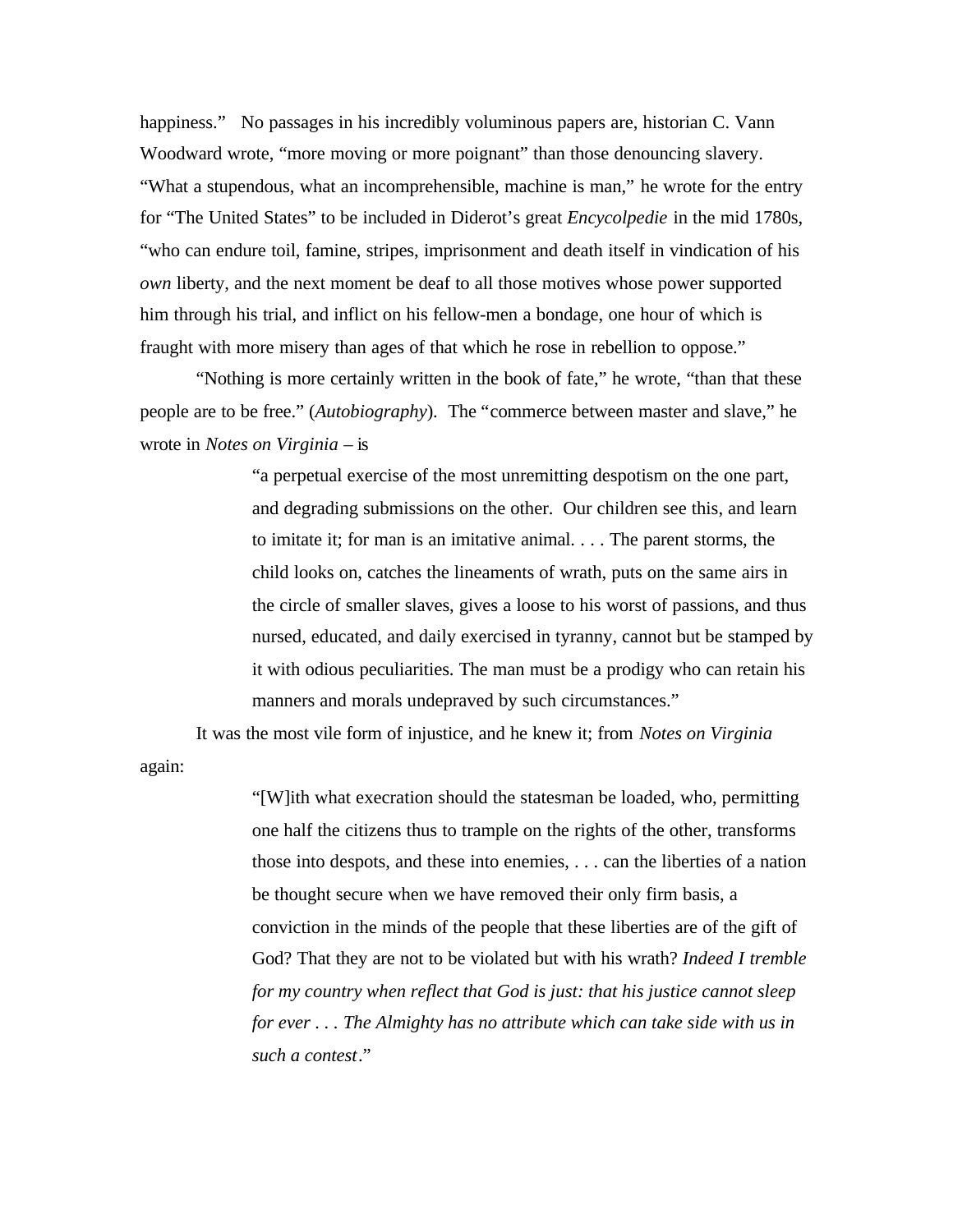Fine. Nice sentiments, all; maybe his heart was in the right place. But actions, as the saying goes, speak louder than words; did he try to do anything about slavery?

- in 1769, while a member of the Virginia House of Burgesses, Jefferson helped to draft a bill to allow for "manumission by deed" – a procedure whereby slave-owners could transfer, by deed, their "property interest" in slaves back to the slaves themselves, setting them free. The bill eventually passed in 1782, and Jefferson – by then the Governor of the new state – signed it into law that year;
- as a fledgling practicing lawyer, in 1770, in his argument in the obscure case of *Howell v. Netherland*, which involved the freedom or enslavement of a third-generation mulatto, Jefferson had pled that "we are all born free" and that slavery was contrary to natural law – an argument the court dismissed out of hand.
- Jefferson prepared not one but two drafts of a Constitution for the State of Virginia, one in 1776, one in 1783. The earlier draft would have prohibited the *importation* of slaves into the State: "No person hereafter coming into this county shall be held within the same in slavery under any pretext whatever." The 1783 draft went further: "The General assembly shall not have to power to ... permit the introduction of any more slaves to reside in this state, *or* the continuance of slavery beyond the generation which shall be living on the  $31<sup>st</sup>$  day of December 1800; all persons born after that day being hereby declared free."
- As a member of the federal Congress in 1783-84, Jefferson drafted and submitted to that body a Report on the Government of the Western Territories, which Congress enacted into law as the Ordinance of 1784. It provided that "after the year 1800 of the Christian era, there shall be neither slavery nor involuntary servitude . . . otherwise than in punishment of crimes, whereof the party shall have been duly convicted to have been personally guilty" in *any* part of the United States outside of the original 13 colonies. The slavery prohibition was deleted by Congress from the final bill – by a single vote. (Under the Articles of Confederation, which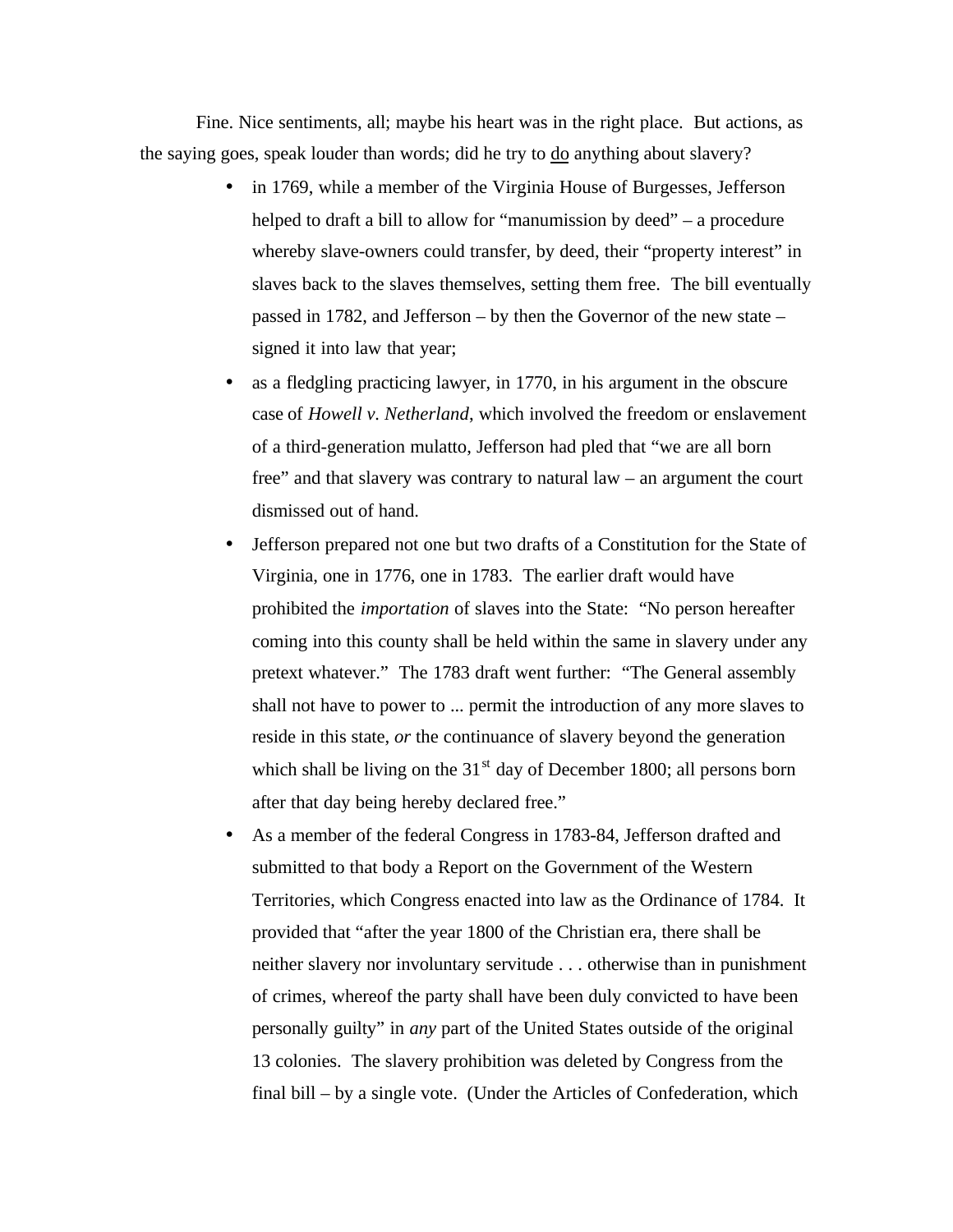were then in effect, laws could be enacted only if supported by the delegations of seven States. Six States (Penn., NY, Conn., R.I., Mass., Maine) supported Jefferson's slavery prohibition; three (Virginia [Jefferson himself dissenting], MD, and SC) opposed it; NC was divided. New Jersey would have supported the prohibition but its delegate, James Beatty, was ill and did not attend the session. Jefferson wrote later in his *Autobiography*:

"Seven votes being requisite to decide the proposition affirmatively, it was lost. The voice of a single individual of the State which was divided [New Jersey] . . . would have prevented this abominable crime from spreading itself over the new country. Thus we see the fate of millions unborn hanging on the tongue of one man, and Heaven was silent in that awful moment! But it is to be hoped it will not always be silent, and that the friends to the rights of human nature will in the end prevail."

• *Notes on Virginia* was to be the only book Jefferson published in his lifetime, and an extraordinary book it was. Written in 1781, while Jefferson was completing his term as Governor of Virginia, in response to a series of questions about the newly-independent American States posed by Francois Marbois, secretary to the French Ambassador to the U.S., it was one of the most influential books of its time, the first comprehensive account of the conditions of life – biological, geological, meteorological, social, and political – in the new country. It covered everything from the navigability of each of Virginia's rivers, the names of each the 101 bird species then known to inhabit the State, seasonal changes in wind and rainfall patterns across the State, and the location of all known deposits of valuable minerals, to a complete catalogue of the laws of Virginia and the history of its settlement.

Its passages on slavery (quoted in part above) – "worth more," John Adams wrote, "than diamonds [and] will have more effect than volumes written by mere philosophers" – ensured that it would receive a chilly reception among the Virginia establishment. Jefferson did more than merely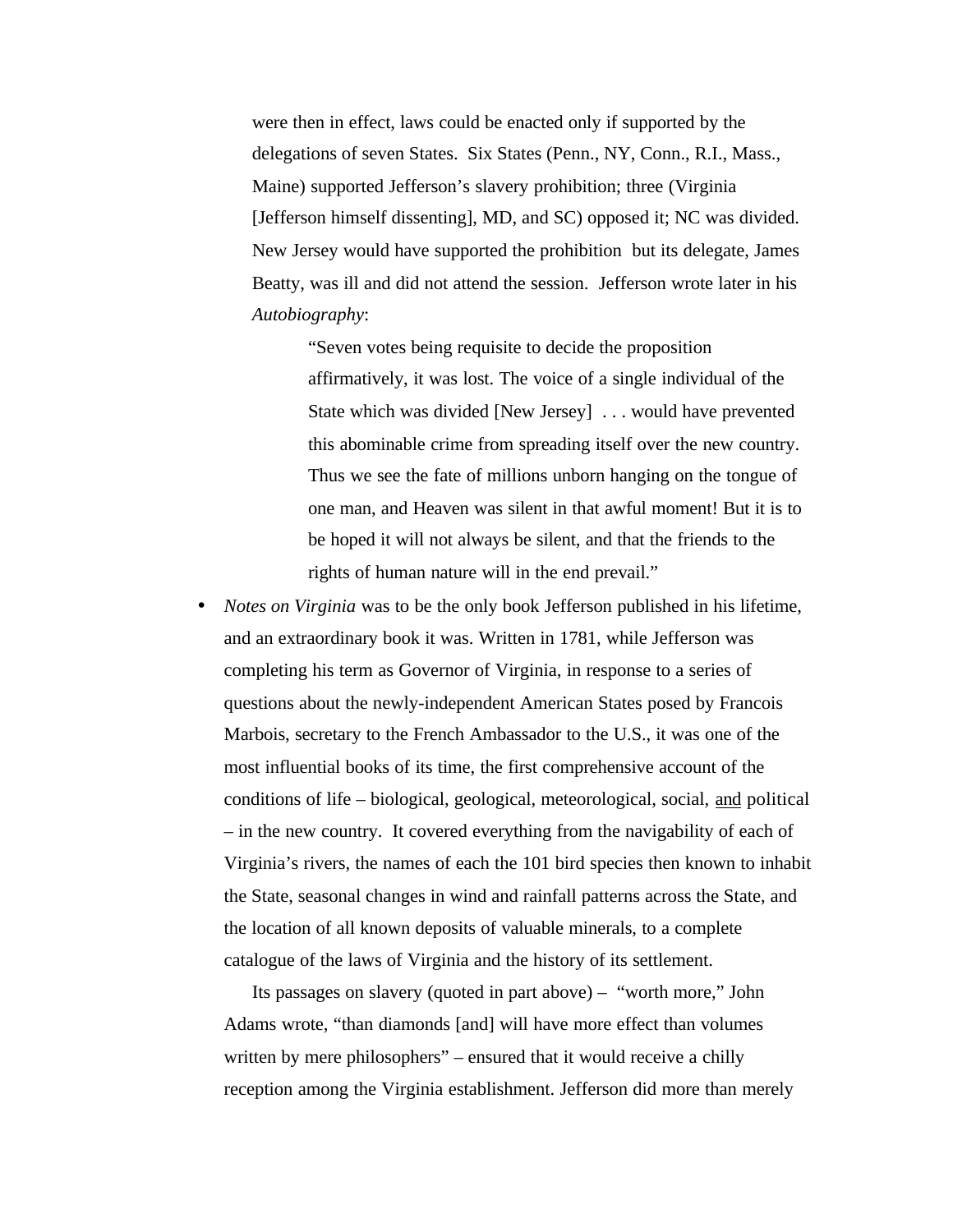state his opposition to slavery, which was already well-known at the time; he suggested that the country was already moving, inexorably, driven and guided by the Almighty Himself, towards emancipation. "I tremble for my country when I reflect that God is just":

"[I]t is impossible to be temperate and to pursue this subject through the various considerations of policy, of morals, of history natural and civil. We must be contented to hope they will force their way into every one's mind. *I think a change already perceptible, since the origin of the present revolution.* The spirit of the master is abating, that of the slave rising from the dust, his condition mollifying, the way I hope preparing, *under the auspices of heaven*, for a total emancipation, and that this is disposed, in the order of events, to be with the consent of the masters, rather than by their extirpation."

Notwithstanding the time and effort that Jefferson devoted to preparation of this volume, and the extraordinary value of such a compendium of information about the New World for scholars, travelers, and statesmen, Jefferson initially rejected appeals to have it published. "There are sentiments on some subjects which I apprehend might be displeasing to the country [and] perhaps to the assembly or to some who lead it," he wrote to James Madison; "I fear that the terms in which I speak of slavery [and of our constitution] may produce an irritation which will revolt the minds of our countrymen against reformation, [and] indispose the people towards the [two ] great object[s] I have in view – that is, the emancipation of their slaves – and thus do more harm than good." Only when he was reassured by his two most trusted Virginia confidantes – Madison and James Monroe – that it would not have that unfortunate effect did he agree to a small private printing; believing that both its "political and physical parts" might "set our young students into a useful train of thought," he subsequently distributed one copy "to every young man at [William and Mary College], for it is to them I look, to the rising generation, and not to the one now in power, for these great reformations."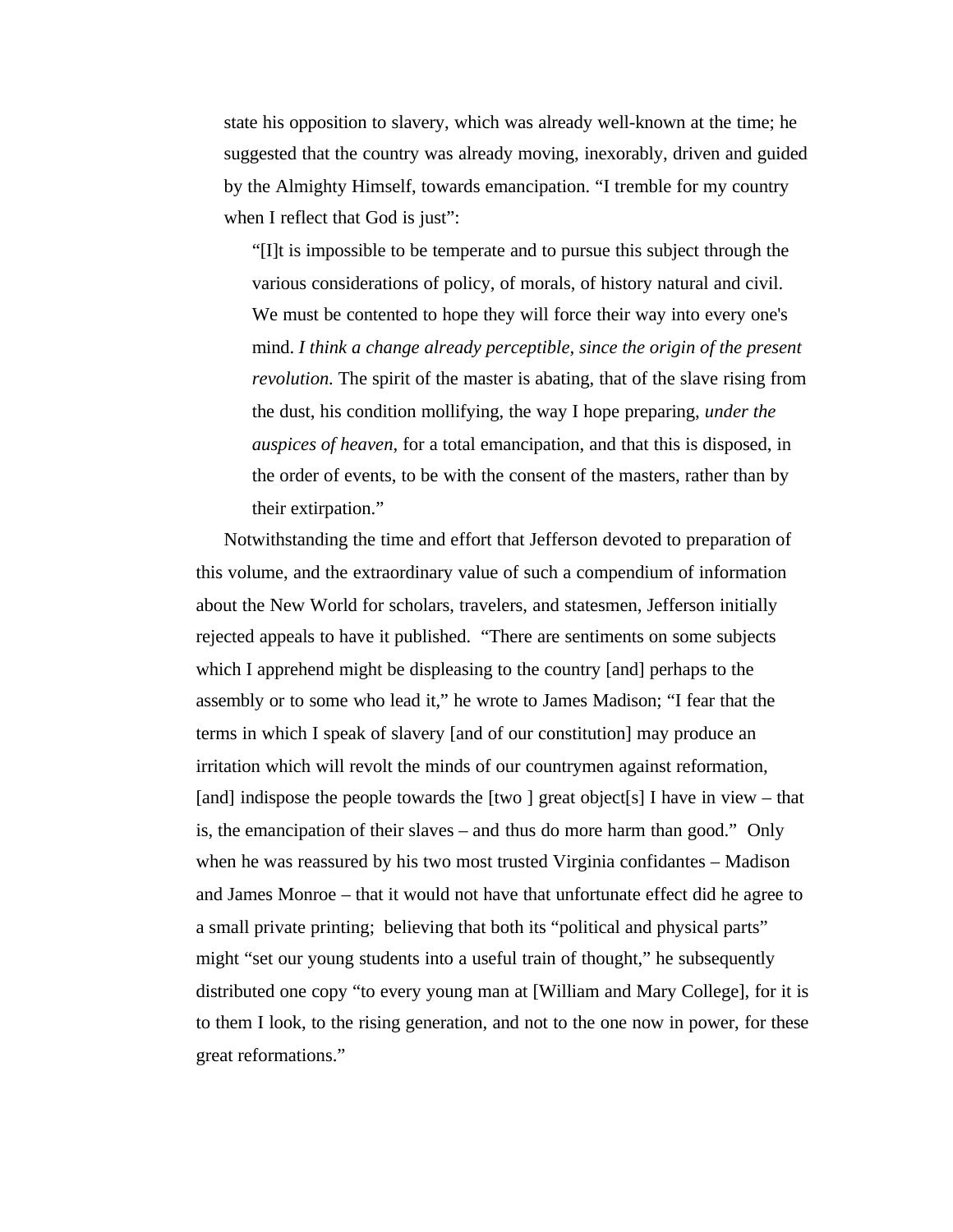• When the federal Constitution was adopted in 1791, it contained a provision that prohibited the federal Congress from interfering with the slave trade until the year 1808: "The Migration or Importation of such Persons as any of the States now existing shall think proper to admit, shall not be prohibited by the Congress prior to the Year one thousand eight hundred and eight . . ." In 1806, in his annual message to Congress, Jefferson wrote:

"I congratulate you, fellow-citizens, on the approach of the period at which you may interpose your authority constitutionally, to withdraw the citizens of the United States from all further participation in those violations of human rights which have been so long continued on the unoffending inhabitants of Africa, and which the morality, the reputation, and the best interests of our country, have long been eager to proscribe. Although no law you may pass can take prohibitory effect till the first day of the year one thousand eight hundred and eight, yet the intervening period is not too long to prevent, by timely notice, expeditions which cannot be completed before that day."

Jefferson introduced, Congress passed, and Jefferson signed, a bill prohibiting any further importation of slaves as of the earliest date the Constitution permitted: January 1, 1808.

And then, of course, there was the Declaration of Independence itself: "We hold these truths to be self-evident: that all men are created equal, that they are endowed by their Creator with certain [inherent and] inalienable rights; that among these are life, liberty, and the pursuit of happiness; that to secure these rights, governments are instituted among men, deriving their just powers from the consent of the governed ..."

It is tempting – too tempting – to dismiss, from our more enlightened perspective of the  $21<sup>st</sup>$  century, the radical import of these words in their time (and, for that matter, in ours); indeed, it has almost become a badge of intellectual honor these days to do so. Jefferson's most celebrated achievement is, to many of his detractors, the cornerstone of the indictment against him; how in the world can word and deed – Philadelphia's "selfevident truth" that "all men are created equal" and Virginia's slave state (not to mention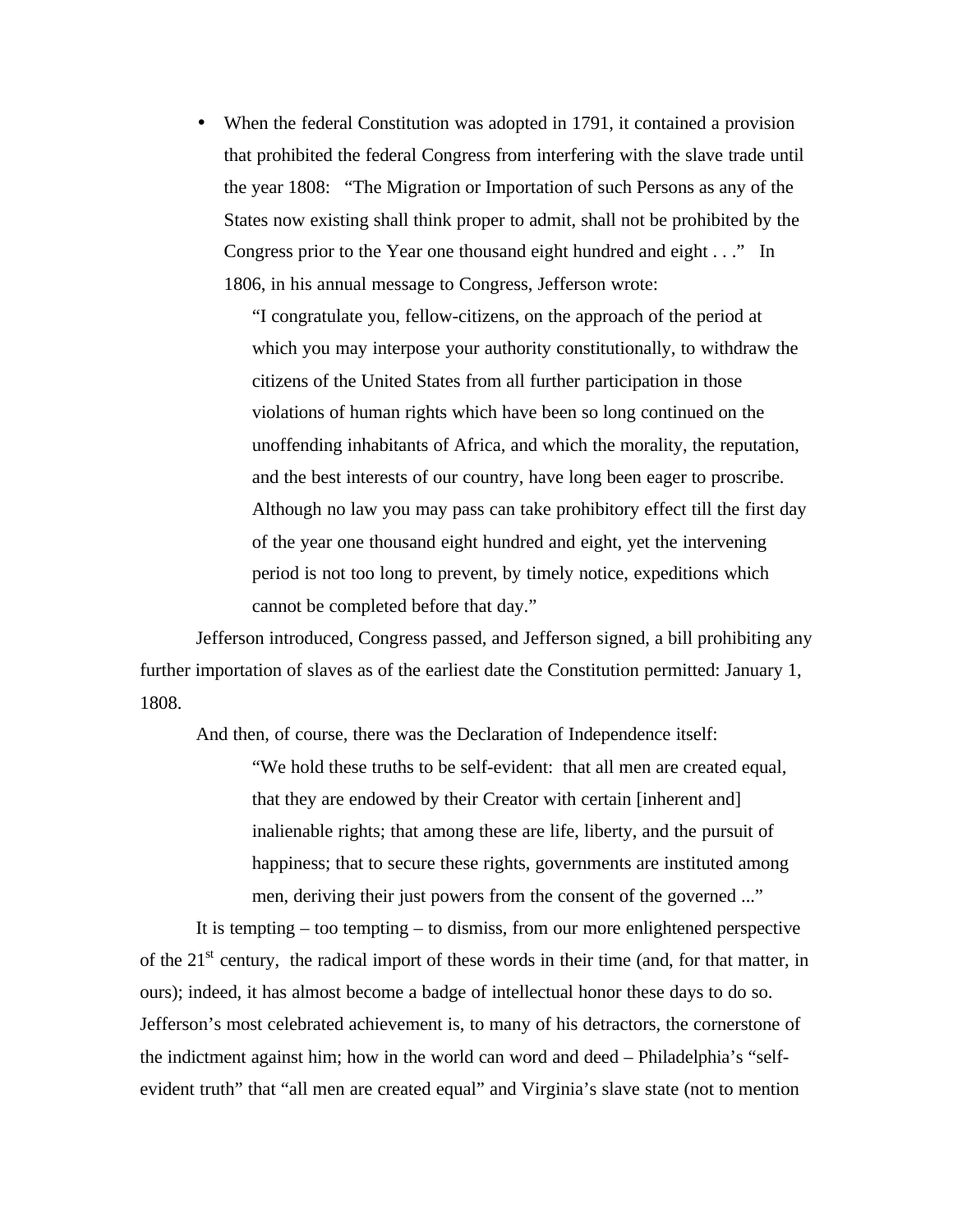Sally Hemings) – be reconciled? It was all, it appears, a sham; they were all, Jefferson foremost among them, living a lie.

Precisely – it was a lie, a betrayal of the most sacred principles on which the new republic was being founded. The Declaration declares it to be so – shouts it, as it were, from the rooftops. That is precisely why the words deserve celebration, not scorn. The document states the moral proposition in unambiguous terms: in a republic truly founded upon "sacred and undeniable" principles, upon the "laws of Nature and of Nature's God," human slavery could not stand.

There could be no misunderstanding on that point; Jefferson makes it clear by including the following paragraph later in the document, on the list of King George III's "abuses and usurpations" through which he had attempted to impose "absolute Despotism" upon the Colonies:

> "He has waged cruel war against human nature itself, violating its most sacred rights of life and liberty in the persons of a distant people who never offended him, captivating and carrying them into slavery in another hemisphere, or to incur miserable death in their transportation thither. This piratical warfare, the opprobrium of infidel powers, is the warfare of the CHRISTIAN king of Great Britain. Determined to keep open a market where MEN should be bought and sold, he has prostituted his negative [*i.e.*, his veto powers over Colonial legislation], suppressing every legislative attempt to prohibit or to restrain this execrable commerce. And that this assemblage of horrors might want no fact of distinguished die, he is now exciting those very people to rise in arms among us, and to purchase that liberty of which he has deprived them, by murdering the people on whom he also obtruded them: thus paying off former crimes committed against the liberties of one people, with crimes which he urges them to commit against the lives of another. $12$

This passage, like the anti-slavery provisions in Jefferson's draft of the Ordinance of 1784, was deleted by Congress before final approval of the Declaration. But Jefferson

l

<sup>&</sup>lt;sup>2</sup> The capitalization ("MEN," "CHRISTIAN") and underlining in this passage are Jefferson's, from his rough draft.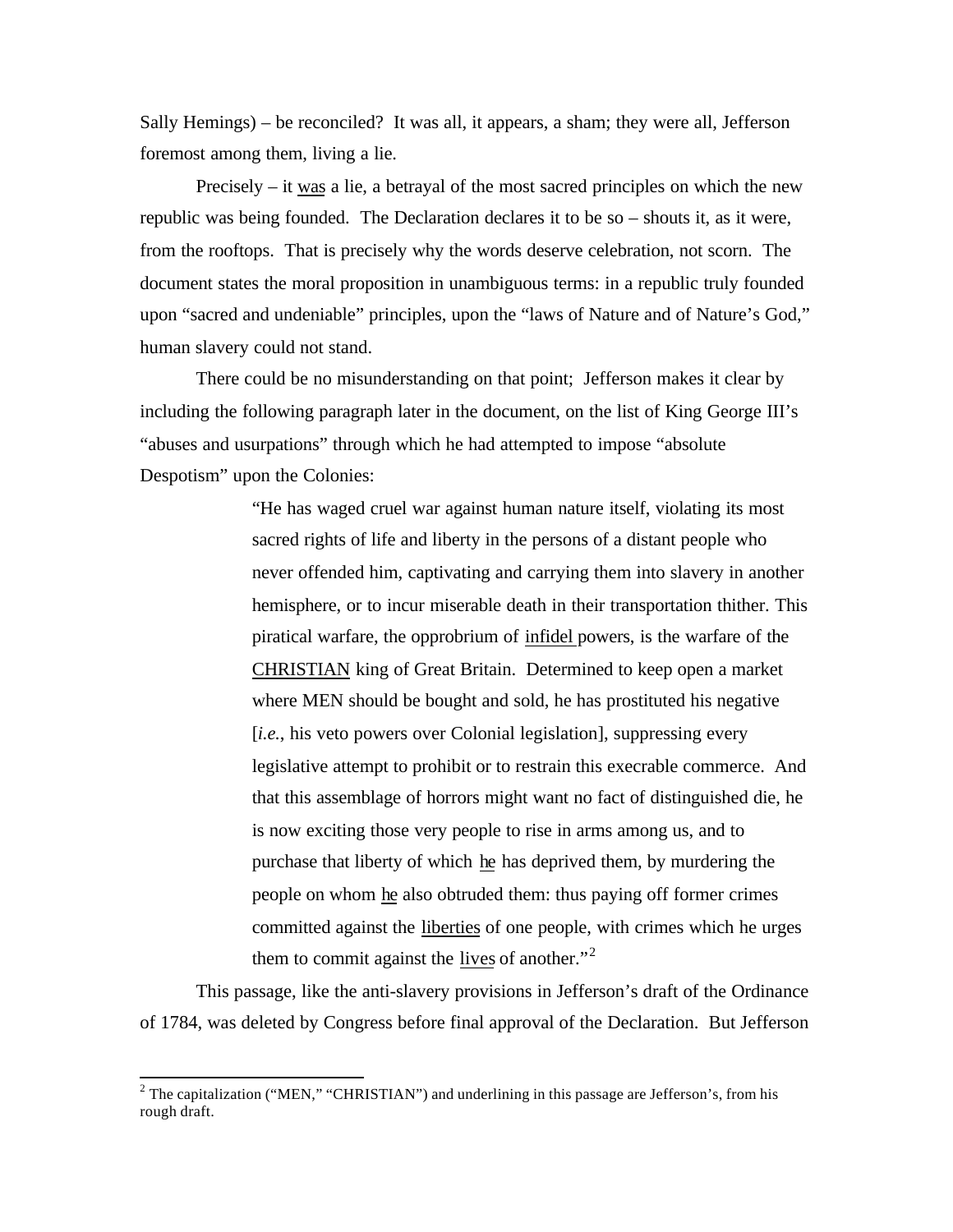took enormous pains later in life to preserve it, to make sure that history knew that it in *his* Declaration of Independence, slavery was deemed "cruel war against human nature itself," that the "men" declared equal in the Preamble included those who "bought and sold," that this "execrable commerce" in human souls violated the "most sacred rights of life and liberty."

Not to mention "the pursuit of happiness." Jefferson's use of this phrase in the list of natural rights – "life, liberty, and the pursuit of happiness" – has long been something of a puzzle. On the one hand, the prevailing view of the Declaration of Independence is, as Pauline Maier writes in her exhaustive history of the document, that it merely "summarized succinctly ideas defended and explained at greater length by a long list of seventeenth-century writers," that the ideas it expressed were "absolutely conventional among Americans of [Jefferson's] time." Jefferson himself admitted as much; that, he said, was the point. John Adams had written, using language more colorful than, but in substance identical to, Prof. Maier's, that "there is not an idea in [the Declaration] but what had been hackneyed in Congress for two years before," that the "substance of it" was already "contained in the Declaration of Rights [enacted by] Congress in 1774," two years before Jefferson set to work. To which Jefferson responded: "That may all be true."

> "I did not consider it as any part of my charge to invent new ideas altogether, [or] to offer no sentiment which had ever been expressed before. . . . [T]he object of the Declaration of Independence [was] not to find out new principles, or new arguments, never before thought of, [or] to say things which had never been said before; but to place before mankind the common sense of the subject, in terms so plain and firm as to command their assent, and to justify ourselves in the independent stand we are compelled to take. [Not] aiming at originality of principle or sentiment, .

. . it was intended to be an expression of the American mind, and to give to that expression the proper tone and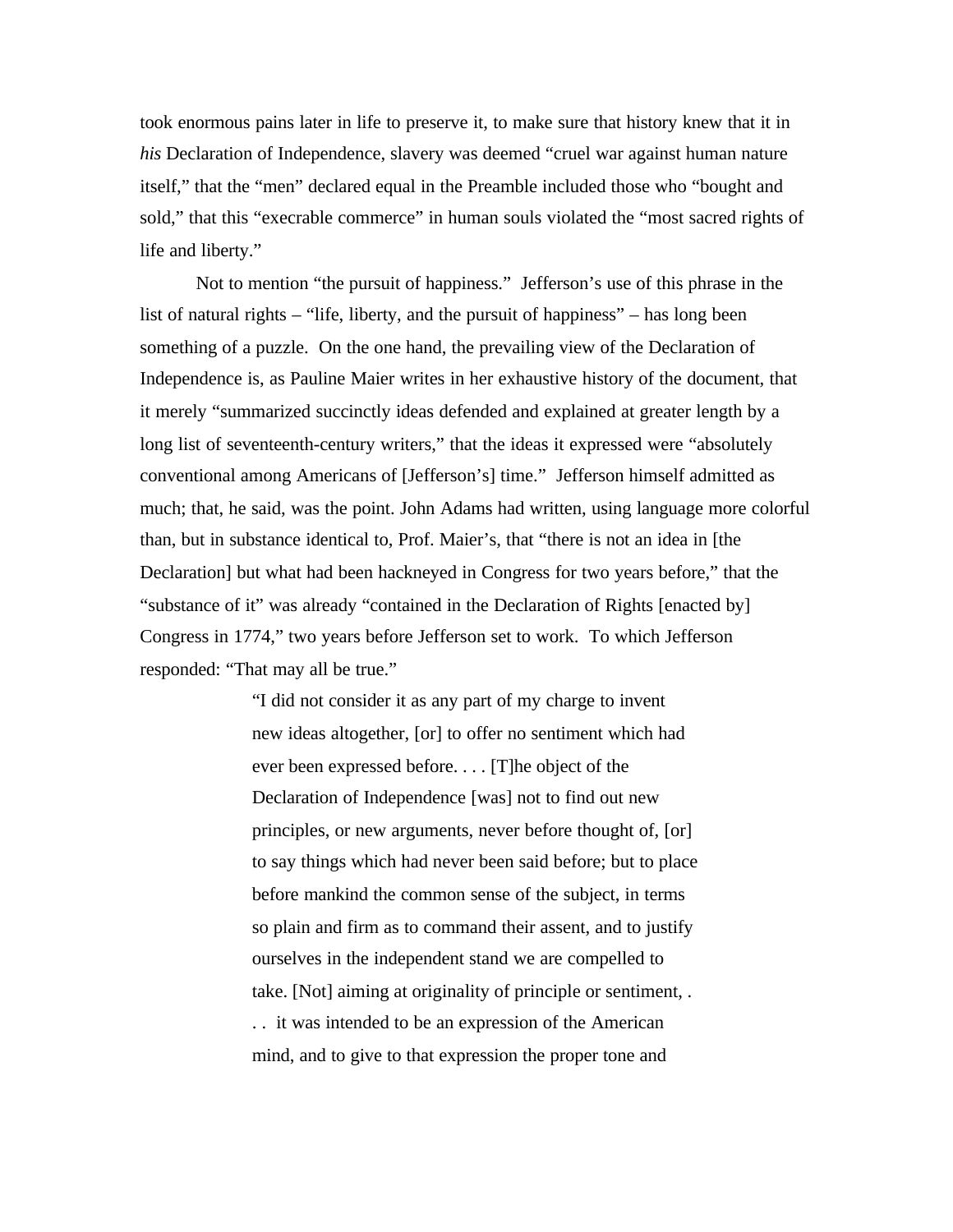spirit called for by the occasion. All its authority rests then on the harmonizing sentiments of the day . . ."

But at the same time, at the critical juncture in this "conventional" document, Jefferson takes a turn to the decidedly, and fundamentally, unconventional. "Life, liberty, and *property*" was the conventional formulation; the revolutionary generation's favorite political philosopher, John Locke, had established that familiar trilogy almost a century before, and Congress, in the 1774 Declaration of Rights to which Adams refers in the quotation above, had, conventionally, followed the Lockean outline:

> "The inhabitants of the English colonies in North-America, by the immutable laws of nature . . . have the following RIGHTS: That they are entitled to life, liberty, and property  $\dots$ "

That, too, is how George Mason's enormously influential Virginia Declaration of Rights of the same year (1774) – another document with which Jefferson, and the other delegates in Philadelphia, were intimately familiar – put it:

> "All men are by nature equally free and independent, and have certain inherent rights, . . . namely, the enjoyment of life and liberty, with the means of acquiring and possessing property . . ."

That formulation was, for obvious reasons, of considerable comfort to the slaveowning class, for it put their "ownership" of slaves – their "property" interest – on equal rank, in the natural order of things, with the "life" and "liberty" of those over whom that ownership was exercised.

But with the stroke of the pen, Jefferson took that away. Whatever comfort one might have taken in the notion that owning other human beings was in the natural order of things – a widespread view in the eighteenth century – that notion was not to be found in the Declaration of Independence.

## \*\*\*\*\*\*\*\*\*\*

Make no mistake about it – Jefferson surely could have done more, in his public life, for the anti-slavery cause than he did. He missed – or perhaps it would be more accurate to say he refused to take – many opportunities to press the fight. When, in the early 1780s, he served on the Committee preparing a comprehensive revision and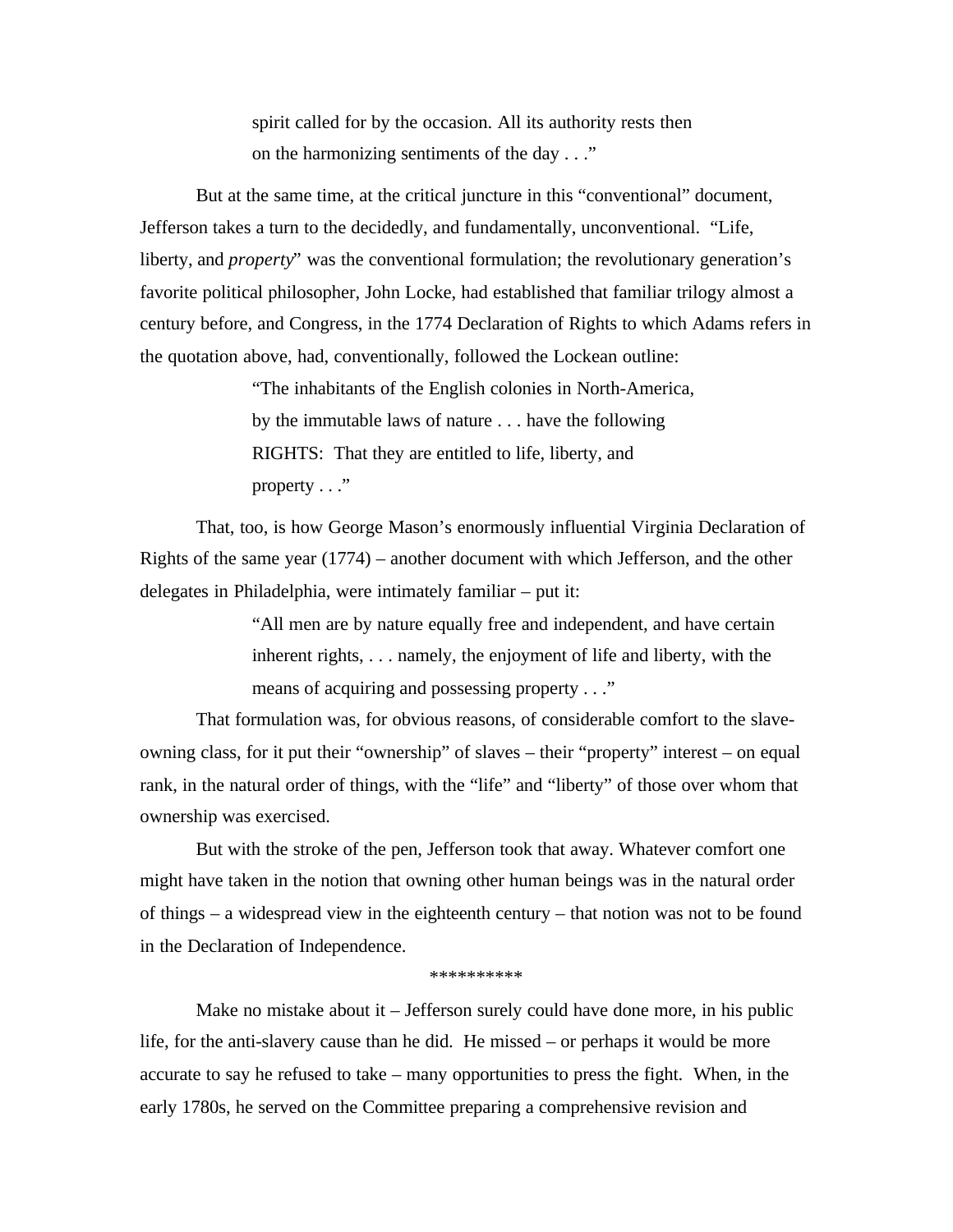restatement of all of Virginia's laws, for example, he put forth radical new proposals for the laws concerning primogeniture, and religious freedom, and the death penalty, and public education; on slavery, though, he contented himself, as he wrote late in life, with a "mere digest of the existing laws." Not only did he leave aside any "intimation of a plan for a future and general emancipation," he all-too-scrupulously included many of the harshest and most inhumane features of the colonial slave code, provisions which even the Virginia legislature, when the time came to vote on Jefferson's bill, found too harsh.<sup>3</sup>

And in his role as "elder statesman" in the years following the end of his Presidential term, perched on his mountaintop at Monticello, he turned aside many pleas to lend his considerable prestige to the growing abolitionist movement, preferring, instead, to maintain an enigmatic silence on the question.

And in his private conduct, too, there is much for which he can and should be called to account. His record on freeing slaves was not a good one; the owner of up to 200 slaves during most of his adult life, he managed to free only two slaves during his lifetime and five in his will. Manumission, to be sure, was a more complex and difficult process in 18th century Virginia than most of us understand; you couldn't, for instance, simply announce that slaves, individually or as a group, were free. But it was possible<sup>4</sup>,

l

 $3$  For instance, the "digest" Jefferson prepared included a provision under which free blacks – including those brought into the State from elsewhere and those freed by their Virginia owners – could not remain in the State for more than one year; punishment for a violation was re-imposition of their slave status. The legislature removed this provision when the bill was ultimately enacted in 1786. See Julian Boyd, ed., *The Papers of Thomas Jefferson*, I, p. 473. The judgment of history has not been kind to Jefferson regarding this episode. Julian Boyd, perhaps the most scrupulous and even-handed of all Jefferson scholars, writes that "while the suppressed amendment [for emancipation] was undoubtedly in advance of general sentiment, . . . it probably reflected prevalent liberal views, [while] the Bill as proposed lagged behind. It was far less liberal even than the legislature would accept . . ." The chief extenuating circumstance that can be advanced in defense of the bill's cruel penalties, Boyd goes on, "is the supposition that the Committee never expected the Bill to be adopted as proposed."

Jefferson himself seemed ashamed of this episode. In his Autobiography, he is evasive and, possibly, duplicitous on the matter. He writes that he and the other members of the Committee charged with the law revision had agreed on "plan for a future and general emancipation" of the slaves; they decided, however, that "this should be kept back, and attempted only by way of amendment" when the bill was voted on by the Virginia legislature. There is no evidence of this agreement, nor was any amendment ever offered providing for emancipation; many scholars suggest that Jefferson's references to this in the Autobiography are, at best, exaggerations, and, at worst, downright lies.

<sup>&</sup>lt;sup>4</sup>It was possible partially, as noted above, because of Jefferson's support of a voluntary manumission bill. While "manumission by deed" – the voluntary transfer of "ownership" from master to slave – was declared lawful in Virginia in 1782, the manumission process was, in  $18<sup>th</sup>$  century Virginia, a more complicated one than most of us understand. You couldn't simply announce that slaves, individually or in a group, were free; manumission was what we would now call a "highly regulated" process. For instance, before 1786,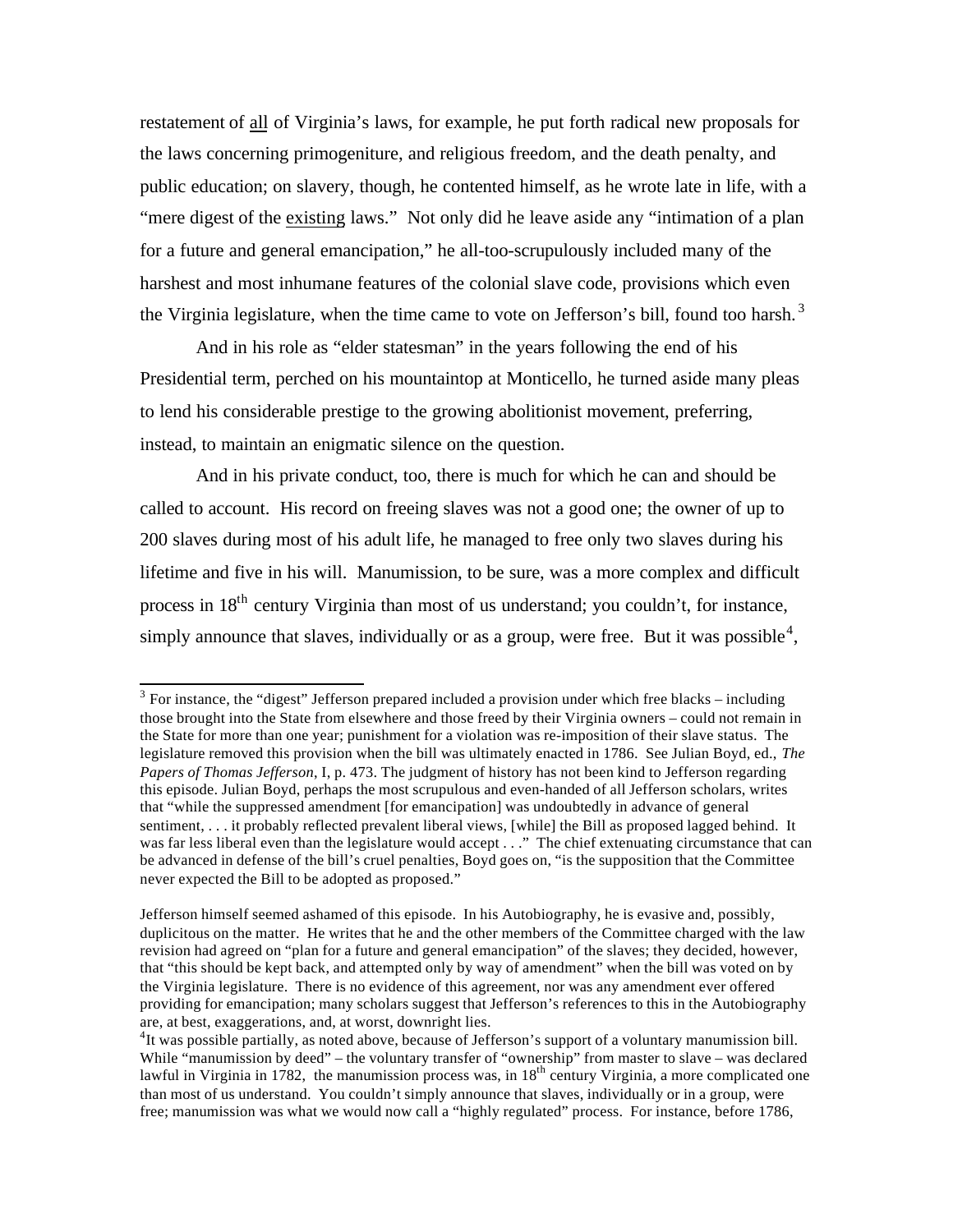and Jefferson took little advantage of it. Having worked to reform the manumission laws, he hardly took advantage of them; having found a way to declare that slaves should be free, he never really found the way to declare that they were.

Call it expediency, or cowardice, or selfishness, or lack of moral courage; it probably reflects some of each, none of it particularly attractive. He was afraid of the public scandal he would cause if he renounced slavery, afraid of the possibly devastating consequences that would have on his public career – there were, as Joseph Ellis notes, "few quicker and surer ways to stop a political career in its tracks in Jefferson's time than to oppose white conquest of western lands in the name of Indian rights or to advocate the abolition of slavery" -- and on his financial condition, afraid of going deeper into debt. We'll never know, for certain, how much further he could have pushed, how much more he could have done.

It is tempting to cry 'moral consistency at any price', to "spit," in C. Vann Woodward's words, upon "all sordid compromises of politics and expediency." But in the end men such as Jefferson need to be judged "not for who they were but for what they thought and what they did."<sup>5</sup>

"Jefferson's failures, his compromises, and his hypocrisies will always, and quite fairly, provide grist for his critics. But his lasting importance lies in his singular effort to take some of the most unsettling ideas of the Enlightenment and put them to the test in the highest reaches of American politics. By doing so, he helped to infuse our political life with egalitarian and democratic impulses that exploded in the nineteenth century and are still very much alive."<sup>6</sup>

Tragically, for Jefferson and for his slaves, the mere declaration of the "selfevident truth" that "all men are created equal" did not, in and of itself, make them free; history doesn't usually, and it didn't in this case, work like that. Words are not selfexecuting.

l

and again after 1806, freed slaves could not remain in Virginia for more than one year, and could be reenslaved if they were found in the State after that one year period. Similarly, slave-owners remained legally responsible for a slave's conduct after they were granted freedom.

<sup>&</sup>lt;sup>5</sup> Sean Wilentz, America Made Easy: McCullough, Adams, and the decline of popular history, The New Rupublic July 2 2001 p. 35.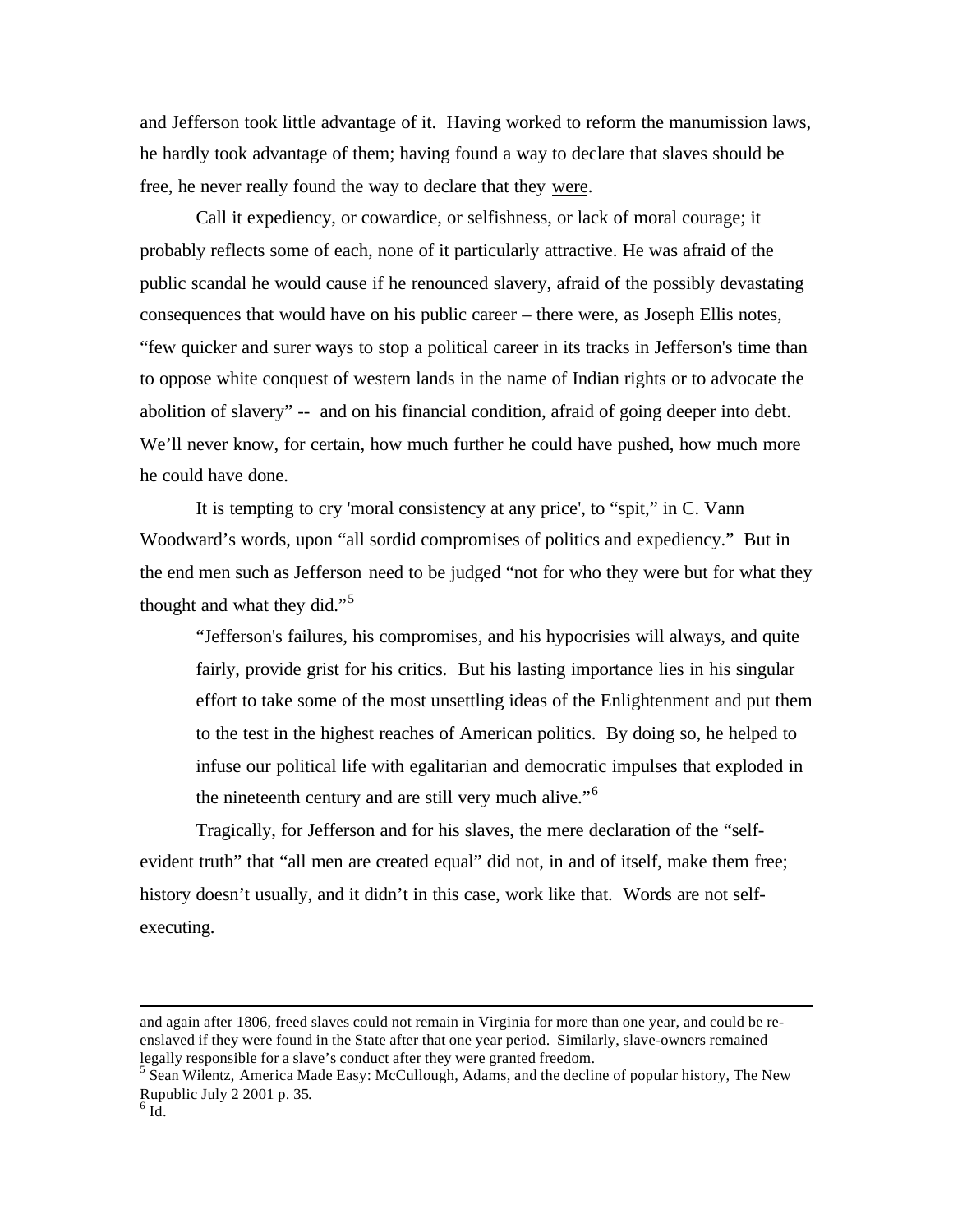But they do, sometimes, have consequences. I repeat the claim I made at the outset of this talk: few people in human history did more, in the sum total of their lifetimes, to dismantle the institution of slavery than Jefferson. The principle of equality laid down in the Declaration of Independence – what Gordon Wood has called "the most powerful proposition in American history, bar none" – set in motion a chain of events that would lead, in as straight a line as history ever gives us, to emancipation.

Nobody understood this (or explained it) better than Lincoln, and he should have the last word(s). We must "repulse," he wrote, those who would "insidiously argue" that the words of the Declaration of Independence were just "glittering generalities," or, worse, "self evident lies'," for they are the "vanguard – the miners and sappers – of returning despotism." The Declaration gave "liberty, not alone to the people of this country, but hope to the world for all future time, . . . promise that in due time the weights should be lifted from the shoulders of *all* men, and that *all* should have an equal chance." The cause of American progress and American greatness was not the Constitution or the Union, but "something back of these, something entwining itself more closely about the human heart: the principle of 'Liberty to All.'"

"All honor to Jefferson – to the man who, in the concrete pressure of a struggle for national independence by a single people, had the coolness, forecast, and capacity to introduce into a merely revolutionary document, an abstract truth, applicable to all men and all times, and so to embalm it there, that to-day, and in all coming days, it shall be a rebuke and a stumbling-block to the very harbingers of re-appearing tyranny and oppression. He supposed there was a question of God's eternal justice wrapped up in the enslaving of any race of men, or any man, and that those who did so braved the arm of Jehovah – that when a nation thus dared the Almighty every friend of that nation had cause to dread His wrath."

Taking his cue from the 25th chapter of the Book of Proverbs – "a word fitly spoken is like apples of gold in pictures of silver" – he wrote:

"The assertion of that principle, at that time, was the word 'fitly spoken' which has proved an 'apple of gold' to us. The Union, and the Constitution, are the picture of silver, subsequently framed around it. The picture was made, not to conceal, or destroy the apple; but to adorn, and preserve it. The picture was made for the